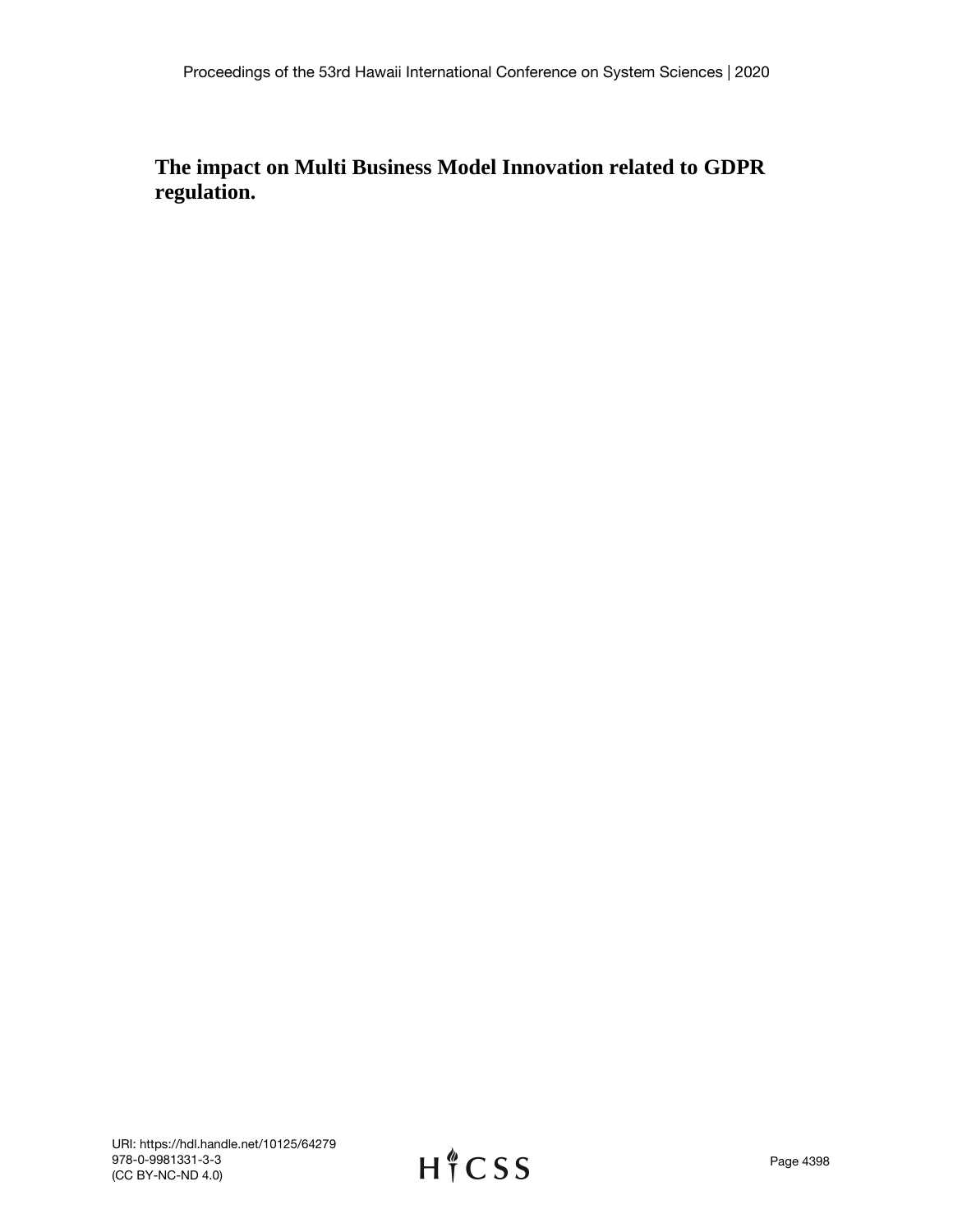#### **Abstract**

*The GDPR regulation causes several business economic and customer service challenge to businesses in different business model ecosystems – either it is in EU, US or Japan. The increase of network based business models with many, different and flexible network partners challenge the business on meeting the requirements of EU´s GDPR, California's CCPA or Japan´s APPI regulative.* 

*The paper have elected 3 different business cases showing some of the generic challenges to businesses. The cases taken out of a sample of total 11 business cases studied, show and illustrate GDPR regulative impact on business business models and discuss how the case businesses have coped with the GDPR - and whether customer contact in reality has suffered due to GDPR.*

#### **1. Introduction**

To introduce the challenge of The General Data Protection Regulation (GDPR) (Regulation (EU) 2016/679) [25] [26] and to be able to discuss the different impacts to businesses and their business models we begin with a short update on the regulations, which we found available in the literature.

GDPR was a regulation by which the European Parliament, the Council of the European Union and the European Commission introduced to strengthen and unify data protection for all individuals within the European Union (EU). It also addressed the export of personal data outside the EU. The primary objectives of the GDPR were to give control back to citizens and residents over their personal data and to simplify the regulatory environment for international business by unifying the regulation within the EU.[1] When the GDPR toke effect, it replaced the data protection directive (officially Directive 95/46/EC)[2] from 1995. The regulation was adopted by EU on 27 April 2016 and was applied from 25 May 2018 after a two-year transition period and, unlike a directive, it did not require any enabling legislation to be passed by national governments [3].

"The GDPR regulative extended the scope of the EU data protection law to all foreign businesses processing data of EU residents. It provided a harmonization of the data protection regulations throughout the EU, thereby making it easier for non-European businesses to comply with these regulations. However, this came at the cost of a strict data protection compliance regime with severe penalties of up to 4% of worldwide turnover for businesses [4]. The Parliament's version contained however increased fines up to 5% [5] [6]

The regulation applies if the data controller (businesses that collects data from EU residents) or processor (businesses that processes data on behalf of data controller e.g. cloud service providers) or the data subject (person) is based in the EU. Furthermore the

GDPR also applies to businesses based outside the European Union if they collect or process personal data of EU residents. According to the European Commission "personal data is any information relating to an individual, whether it relates to his or her private, professional or public life. This means that it is both data registered B2C, B2B and G2C. It can more specific be anything from a name, a home address, a photo, an email address, bank details, posts on social networking websites, medical information, behavior or a computer's IP address" [7].

The notice requirements remained and was expanded. They was decided also to include the retention time for personal data and contact information for data controller and data protection officer had to be provided by the businesses.

Automated individual decision-making, including profiling (Article 22) was made contestable. Citizens were given the right to question and fight decisions that affect them that have been made on a purely algorithmic basis.

In order to be able to demonstrate compliance with the GDPR, the data controller were requested to implement measures, which meet the principles of data protection by design and data protection by default. Privacy by Design and by Default (Article 25) required that **data protection measures were designed into the development of business value proposition processes** for products, services and processes of product and services [16]. Such measures **included pseudonymising personal data, by the controller, as soon as possible** (Recital 78).

It became the **responsibility and liability of the data controller to implement effective measures and be able to demonstrate the compliance of processing activities even if the processing were carried out by a data processor on behalf of the controller**. (Recital 74).

**Data Protection Impact Assessments (Article 35) had to be conducted when specific risks occur to the rights and freedoms of data subjects**. Risk assessment and mitigation was required and prior approval of the Data Protection Authorities (DPA) was required for high risks. **Data Protection Officers (Articles 37–39) were requested to ensure compliance within businesses.** They had to be appointed:

- for all public authorities, except for courts acting in their judicial capacity
- if the core activities of the controller or the processor consist of processing operations which, by virtue of their nature,

their scope and/or their purposes, require regular and systematic monitoring of data subjects on a large scale processing on a large scale of special categories of data pursuant to Article 9 and personal data relating to criminal convictions and offences referred to in Article 10 [8].

The new GDPR regulative refered also to **pseudonymisation** as a process that transforms personal Page 4399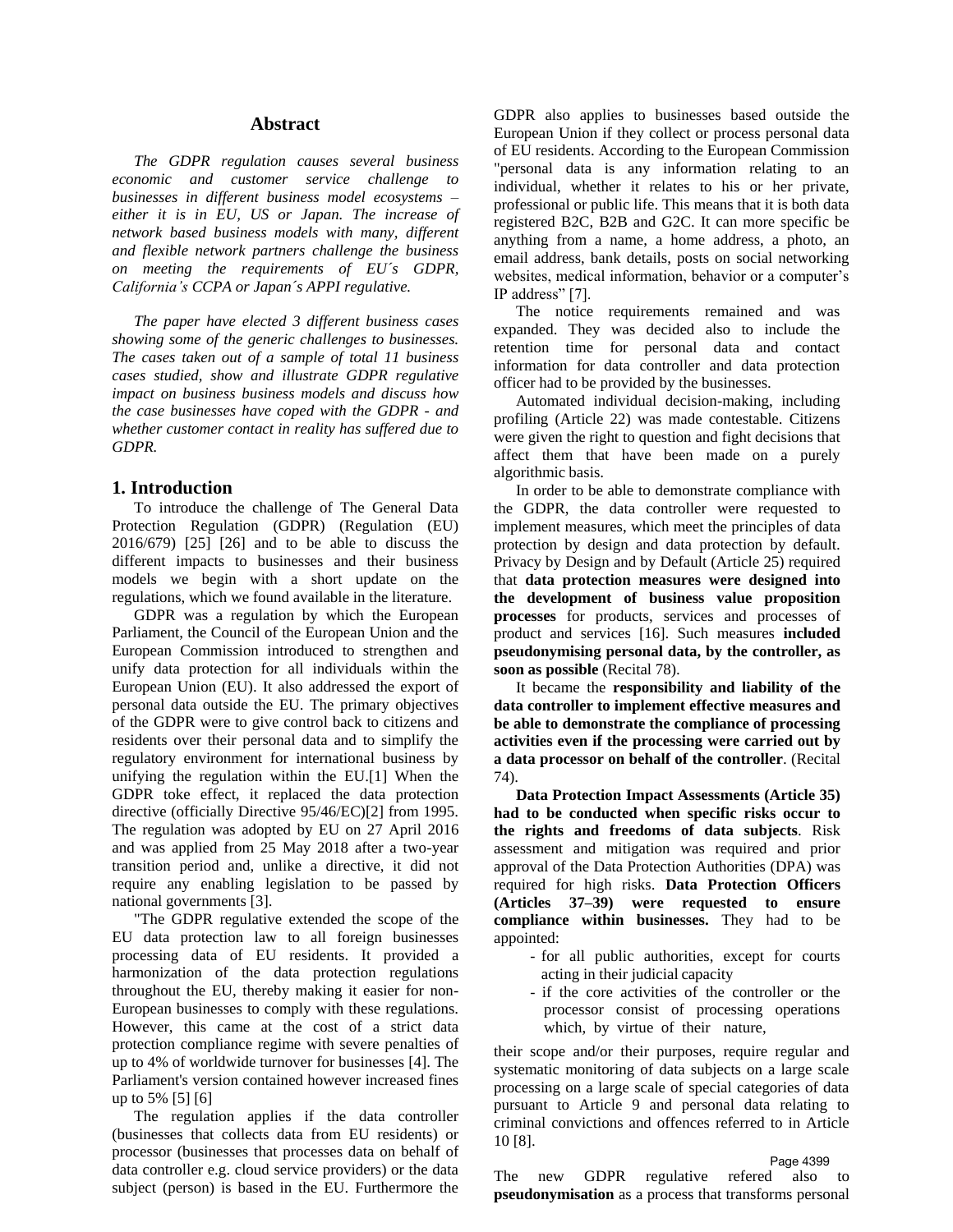data in such a way that the resulting data cannot be attributed to a specific data subject without the use of additional information. An example of pseudonymisation is encryption, which renders the original data unintelligible and the process cannot be reversed without access to the right decryption key. The GDPR requires that this additional information (such as the decryption key) be kept separately from the pseudonymised data. Pseudonymisation was recommended to reduce the risks to the concerned data subjects and also help controllers and processors to meet their data-protection obligations (Recital 28).

If the personal data was **pseudonymised with adequate internal policies and measures by the data controller**, then it was considered to be effectively anonymized, and not subject to controls and penalties of the GDPR. Example measures would include pseudonymizing the data as soon as possible (Recital 78), encrypting the data locally, keeping the decryption keys separately from the encrypted data.[9]

As can be seen some very time consuming and large adds to the workload for businesses have been decided by implementing GDPR – in this case adds of extra functions and extra costs to be carried out in businesses existing value chain functions in their business models. In this included that if not fulfilled by the businesses the following **s**anctions were imposed by the first GDPR implementation:

- a warning in writing in cases of first and nonintentional non-compliance regular periodic data protection audits a fine up to 10,000,000 EUR or up to 2% of the annual worldwide turnover of the preceding financial year in case of an enterprise, whichever is greater (Article 83, Paragraph 4[10])
- a fine up to 20,000,000 EUR or up to 4% of the annual worldwide turnover of the preceding financial year in case of an enterprise, whichever is greater (Article 83, Paragraph 5 & 6[10]

A right to be forgotten was replaced by a more limited right to erasure in the version of the GDPR adopted by the European Parliament in March 2014.[11][12] Article 17 provided that the data subject had the right to request erasure of personal data related to them on any one of a number of grounds including noncompliance with article 6.1 (lawfulness) that included a case (f) where the legitimate interests of the controller was overridden by the interests or fundamental rights and freedoms of the data subject which required protection of personal data.

The above mentioned GDPR requirements in other words formed new requirement to businesses "AS IS" (already operative BM´s) and "TO BE" BM´s (BM´s under innovation). The GDPR requirements were not limited to EU but had similar regulations in other countries like US – the California Consumer Privacy Act (CCPA) [26] to Japan's Act on the Protection of Personal Information (APPI) [27]. The CCPA takes a broader definition of what constitutes personal information than the European GDPR regulative. It is was expected to have significant effects on business models and business model innovation from targeted advertising to data brokerage. Broadly, it's defined as information that can be used to identify a specific individual. That includes not only personal identifiers like name, email address, postal address, IP address, license number, etc., but extends to biometric data, browsing history, geolocation, and more. The CCPA even includes any inferences drawn from any of the aforementioned data in the definition of personal information. It also have some different approach on who will be held accountable.

- Profit businesses that collect California residents' personal information
- Businesses that do business in the State of California, and: have annual gross revenues in excess of \$25 million:
- Businesses who receive or disclose the personal information of 50,000 or more California residents, households or devices on an annual basis
- Businesses that derive 50 percent or more of their annual revenues from selling California residents' personal information.

The penalties are different to GDPR regulative and set to be:

Businesses that don't comply may be liable for penalties enforced by the California attorney general: up to \$2,500 per violation that isn't addressed within a 30-day window, and/or up to \$7,500 per intentional violation.

Additionally, consumers have a right of action (private claim or class action) if their personal information is compromised in a data breach, no proof of harm necessary., the ability to protect consumer data is top of mind. For businesses that is built around consumer data, consumer trust becomes a vital part of their business model.

The Japanese APPI Japan's first foray into data protection legislation came with the adoption of the Act on the Protection of Personal Information (APPI) already in 2003. APPI was one of the first data protection regulations in Asia. It received a major change in 2015 after a series of high profile data breaches shook Japan, making it clear APPI's requirements no longer met present day needs. The amended APPI came into force in 2017, one year ahead of the EU General Data Protection Regulation.

Page 4400<br>The update brought with it the establishment of the Personal Information Protection Commission (PPC),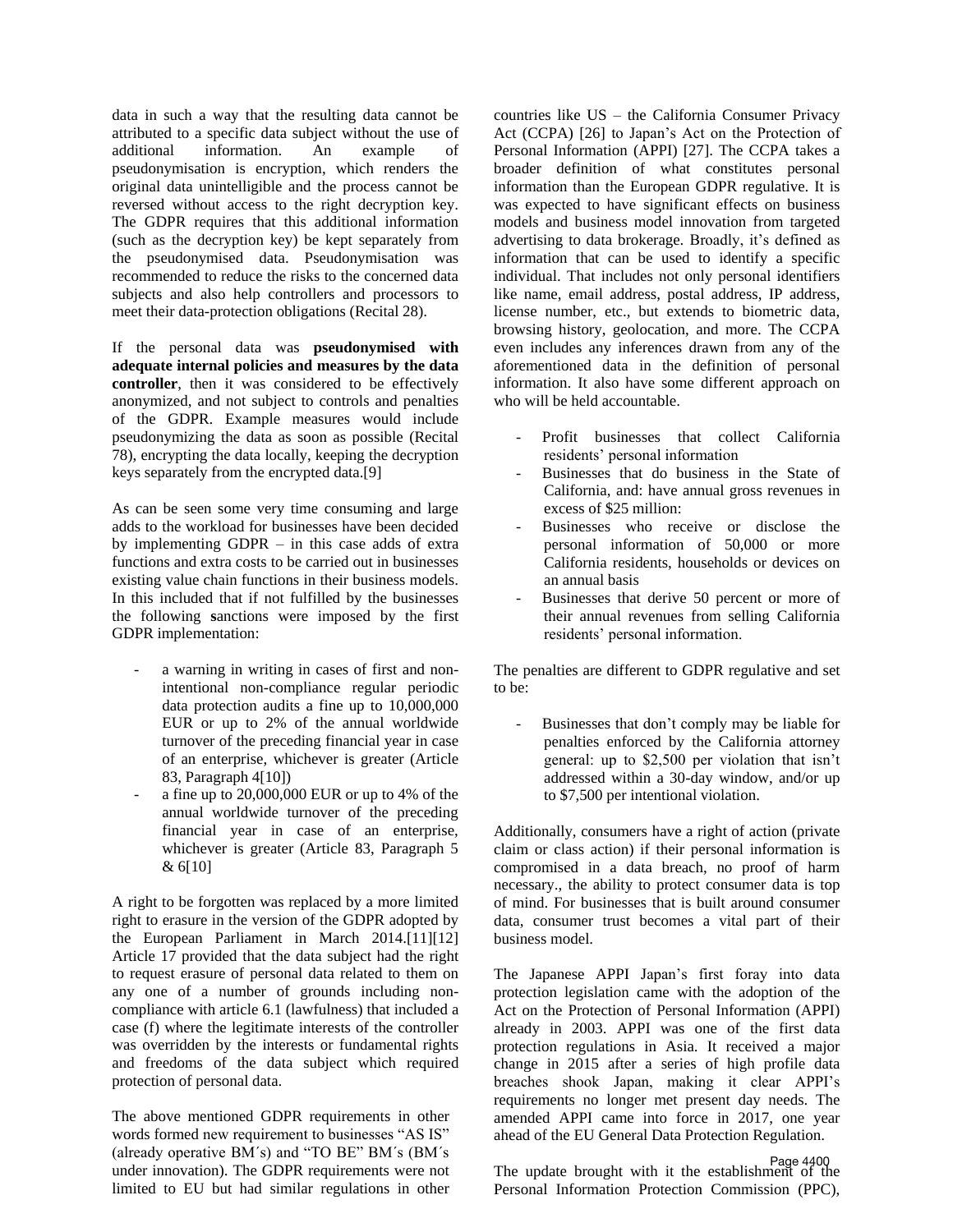an independent agency that, among others, protects the rights and interests of individuals and promotes proper and effective use of personal information.

### **2. Business and Business Models**

To discuss the above mentioned impact of GDPR, CCPA, APPI and other types of these regulations on Businesses requires an answer to the questions - what is a business today, what is a business model and how will business and business model look like in the future of GDPR.

Today, the term 'business model' is everyday and everybody´s language in business, and of business model academia´s. Even national governments, EU commission and US government use the term Business Model. The increased awareness of BMs [17], [18], [19], [20] have intensified the search for a generic business model language. However, with increased use and research of BM the fuzziness on how the BM really is constructed has increased even more – and is not solved.

The focus on being first with a generic and commonly accepted BM language has increased drastically in recent years [20],[21]. The emphasis on the BM´s dimensions has been the topic of many academic papers and works [20][21]. Many have been focusing on the question of how many dimensions does the BM really consist of. Some propose 4, while others propose 6, 7, 9 and 12 dimensions. This raises the question to, how is a business model really constructed and will we ever be able to find the generic dimensions and construction of the BM? Further, can we distinguish one BM´s construction from another BM or are they really built around the same generic dimensions? In this context we need to have some further clearance to be able to point to where will the GDPR have an impact? Does GDPR matter business wise and to the business model and following does GDPR have an impact economically and on other values of the business.

These questions therefore imply the increasing importance of thoroughly knowing and finding the dimensions of the BM. This question is also related to another question of when can we talk about a new BM

— an incremental and/or radical changes of a BM [21] and does that influence the generic construction of the BM. In other terms will GDPR influence future BMI?

The focus is therefore firstly in this paper on the dimensions and construction of any BM - although this is no longer deemed sufficient to cover the whole BM theory framework as it is just one focus of many — a fragmented part of the whole business model environment, research and discussion. Today, the focus of the BM seems to be changing towards a more holistic BM discussion taking in the BM´s relations to other BMs and the BM´s environment leaving the basic BM dimensions and constructions behind. Again in other words where

will and will the GDPR influence the BM and how will it influence the relations part of BM´s and relations between BM´s. The focus of the Open Business Models (OBM) [22] and the innovation of BM seems to be a very important matter here – because will GDPR influence the ability for businesses to do OBM and OBMI in the future, which have had much research and business attention lately.

In an ever-changing and increasingly competitive global market, which is a result of the ongoing process of globalization and business model change, Chesbrough [22] emphasizes the need for even more OBMIs, including developing open and different businesses models. However, how can a business follow this track "without knowing" the basic construction and the data that the BM is build on? As basis of any BM discussion, we must begin by understanding deep the BM and defining our approach to a BM and the generic construction of the BM — in our sense what we call the dimensions of the BM.

In a world of increasing network based business model construction, where no business model is constructed and operate on behalf of just one business – and alone, the GDPR and responsibility of the GDPR becomes however even more complex. How can a business be responsible to data that are proposed and offered in a mixture or "cocktail" of different businesses BM´s and their data - in other word what we call network based Business models.

In our study and answer to the above mentioned questions we turn to our early research from 2011, where we tried to "bridge" and document available BM frameworks from different business model researchers. We mapped these to the Business Model CUBE concept [16], adapted as an OMG standard in 2013 and tested in more than 400 profit and nonprofit based businesses. Few of these studied BM framework operats with network based business models and none of these work with a multi business model approach [28].

After a long test period, where we tested the framework, we found that The core business models 7 dimensions refers to: "How a business wants to construct and intends to operate its "main" and "essential" business related to the seven business model dimensions — value proposition, user and/or customer groups, value chain [internal functions], competence, network, relations and value formula." Further any Business Model refers to: "How a certain business model in the business is constructed and actually operates - "AS IS" BM – or/and is intended to be constructed - "TO BE" BM related to the seven dimensions — value proposition, user and/or customer, value chain [internal functions], competence, network, relations and value formula".

However, in our research, we found that most businesses do not stick strictly to their core business and how they want their Business Model to look like and be. They have in fact a variety and a mix of BM´s with different value propositions, users and customers, value chains with different functions, competences, network, relations and value formulas. Especially we found that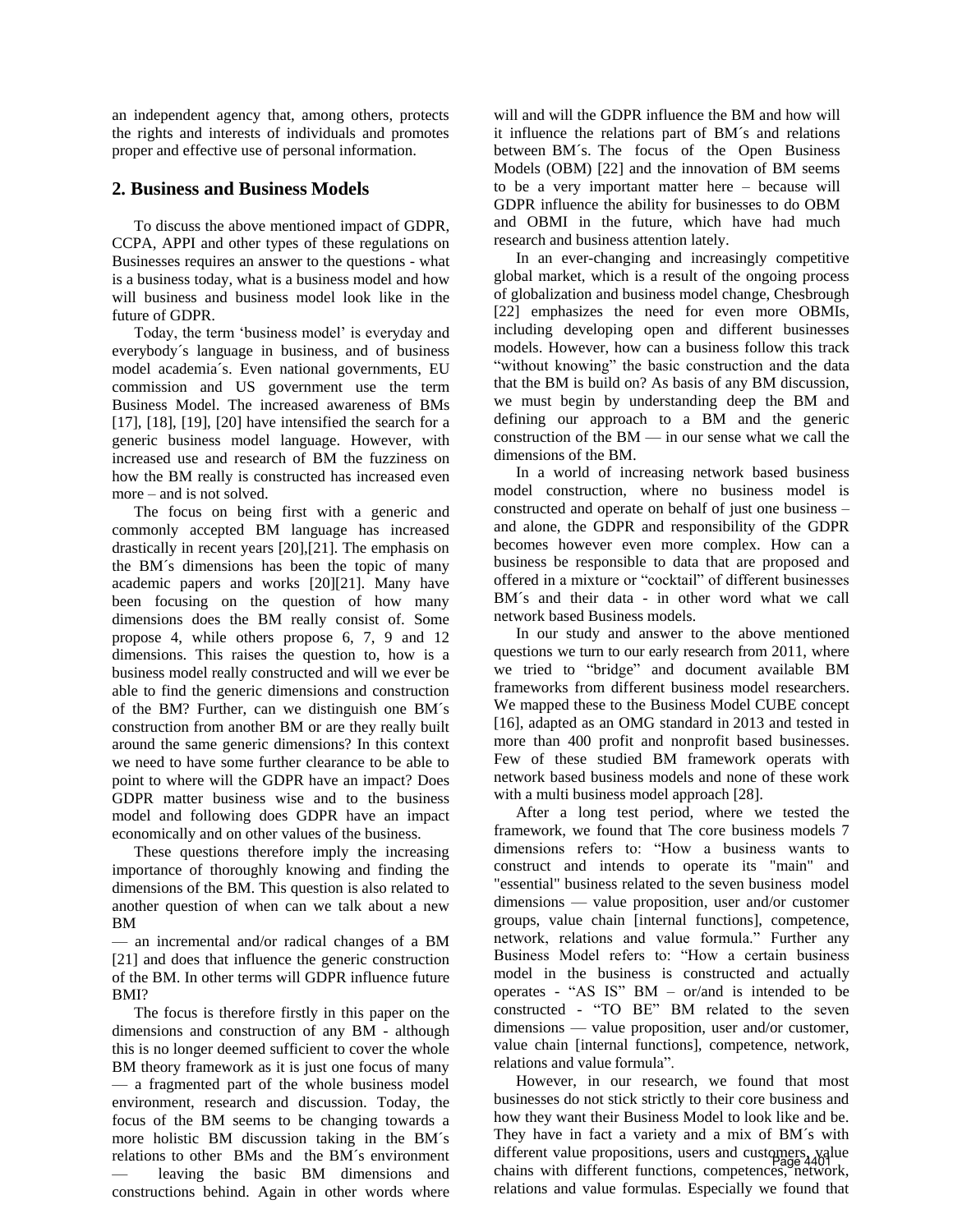there can be very different cultures in different BM´s both inside the business and in its related business (suppliers, customers e.g.) We found that one "set of BM dimensions" do not fit all business models, markets, industries, worlds – or what we call Business Model Ecosystems (BMES) [23]. These mix of dimensions — which we classify as different business models exist and coexists within the core business what we call BMs inside the business — but also exists and coexists outside the business. Individual BMs are not necessarily aligned strictly to the core business model and the seven dimensions. All of them have their own specific seven dimensions and this makes it very critical for a business operating with other businesses in networks based business models to be sure to fulfill the requirements of GDPR.

We argue therefore that a business's different business models cannot be explained by just one business model — "the core business model" — but would with preference be better to be explained by more and different business models — however, still each with seven generic dimensions, but each with different characteristics on one or more dimensions. That means that the implementation of GDPR will influence differently and have different impact on one BM to another, one BM dimension to another and one BMES to another. The GDPR influence on all levels of Multi Business Model Innovation (MBMI) as indicated in figure 1. How hypothesis is that we will find the same in our business cases.



Figure 1. GDPR´s potential impact on MBMI.

# **3. Research methology and approach**

The data for the paper was gathered in 2015 – 2019 on behalf of interviews, email correspondence and observations at physical meetings. Further data material was made available so the researcher could see and go through the material.

The research was established as a case research and 3 out of 11 cases is presented in this paper. The cases were elected as showing generic examples of GDPR´s impact found on the basis and behalf of the 11 cases. All cases are referred to as anonymous – as we were not allowed to publish names openly.

#### **4. Research Questions**

From the above mentioned we try in this paper to answer the 3 research questions on behalf of our empirical data collected in the case materials

Where did and will the GDPR influence the relations part of BM´s and relations between BM´s?

Did and will GDPR influence the ability for businesses to do OBM and OBMI?

Will the GDPR influence the generic construction of the BM and will the new GDPR influence future incremental and/or radical BMI?

# **7. Case – ABM – B2B - wholeseller**

The ABM Business is a very large whole seller business within the building construction line of business. A B2B wholeseller that previously had a very advantaged CRM system – a very core competence in the business - that due to the new GDPR regulation are meet with a requirement of deleting personal data registration. These registration was previously used to help better customers service, improve customer meetings, timely follow up by sales people to prevent waste of time for customer, higher quality of service and information from sales and production in the business towards the customers, transfer of knowledge of the customer to new sales employee and marketing department. The business was also interested in B2B supplier information related to getting better procurement agreements. These information gave previously very large advantage and were stored in CRM and procurement system that due to the new GDPR regulation now were meet with strict regulations.

A general procedure have been send out by the business central administration and made all store business managers responsible to any leakages in data or break of the GDPR rules. However, it is very difficult to control that all employees follows the rules.

#### **8.2. Case 2 – AMN B2C - retailer business**

A B2B retailer in the pharmacy line of business was not particular aware of the new GDPR regulative. In the business they had previously register in their database system – equal to a CRM system – habits, preference and requirements of their users and customers, which help them to give

- better user and customer service
- prevent customer complaints at desk

when servicing customers during the sales process. Especially elderly people, disable people and people with specific diseases, and special needs for medicine valued from this registered knowledge at the medicine shop. AMN felt a high pressure on expeditions as number of opening hours were diminish to save cost, request on productivity especially to employees were continuously increased and user and customers were increasingly asking for more service, new and better customer service. Further, several of the users and customers were becoming more and more impatient while the employees were trying to find out what the patient should and was allowed to have of ages 402 inc. Impatient customers is a general increasing trend seen in e.g. the retail line of business and it course many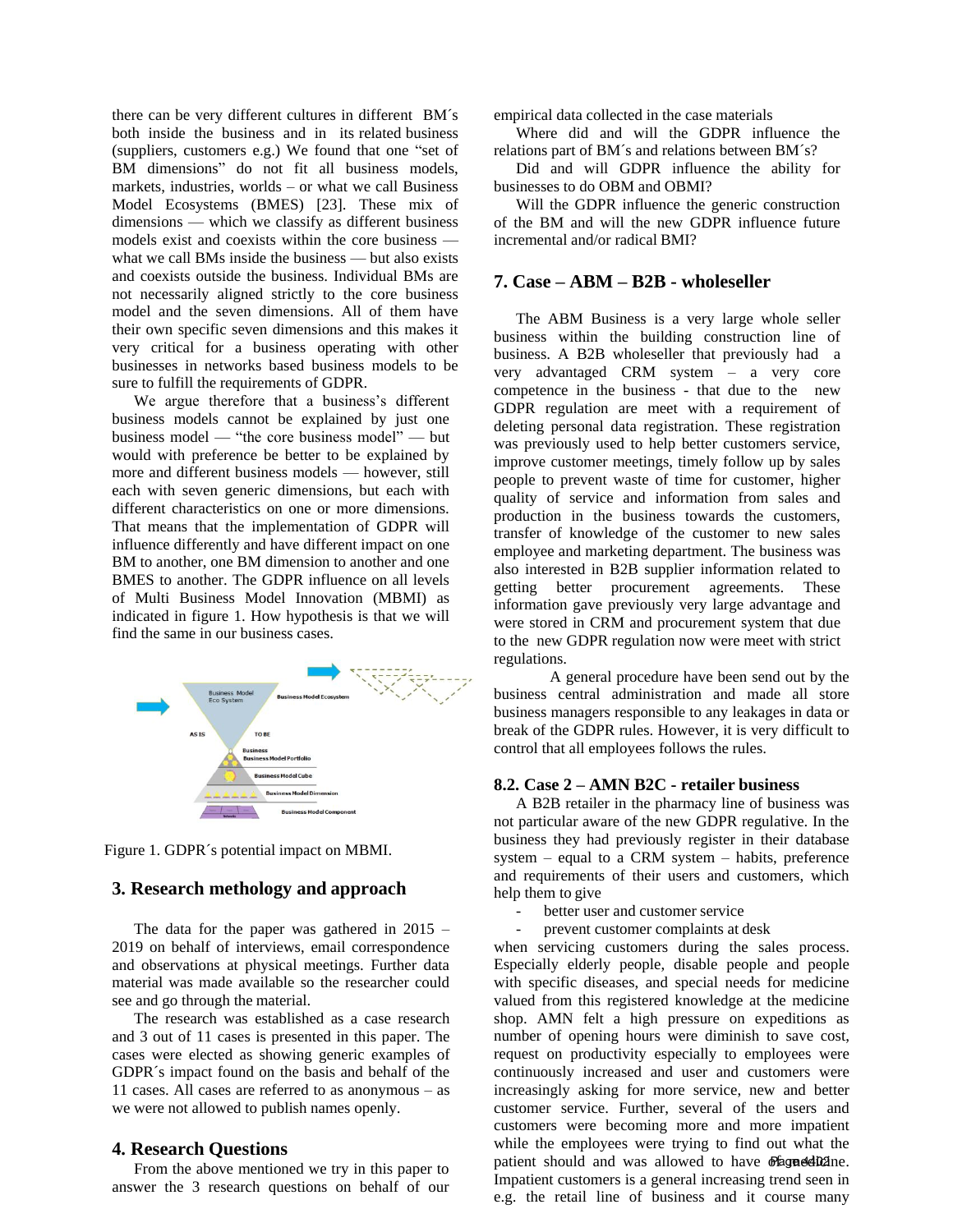conflicts and inconvenient situations. It was therefore outmost important that the employees were well educated, well trained in customer service and well prepared on customers that were difficult to handle. Lately some episodes had occurred which had coursed unhappy and stressed employees because they were not allowed to look up or look up in the same way in their previous CRM systems.

The GDPR hereby influence the value proposition dimension – especially service dimension and value proposition process. More value chain functions have to be carried out and customer satisfaction was to some customers decreasing. The competence dimension – especially the human resource, organizational system and culture in the different business models were definitely influenced by the new GDPR regulation. The Business had use several meeting to inform and implement general GDPR procedures – which time and cost consuming.

# **8.3. Case 3 – ABO – G2C Research/Eduation business**

A business in the research and education line of business had as a service and BMI project to try to tailor make their teaching and education environment to the students in the institution. The institution had in some cases experienced, that a smaller student group was leaving the institution more than other students group and some because they felt that they did not receive the value propositions they had expected. The institution had for some years made a competence profile mapping of each students to help form groups, help to understand better their users needs and competences. They used the competence profile system developed by a software business that hosted the data on a secure host tailor made for the purpose.

By spring 2018 these data had to be deleted and all data from previous years had to be erased due to the new GDPR regulative. The supplier was informed to take this action by the management of the ABO. This would expectedly prevented the institution to continue improvement, continuous innovation of the studies and study environment, together with preventing them from learning, measuring and following up on specific actions on a long term scale.

The GDPR regulation does not concern the processing of information that is deemed anonymous, including for statistical or research purposes. However it leaves the researchers and employees with an increase workload to secure that data are erased and old data are not filed.

## **9. Discussion and reflection**

The new GDPR gives rise to many discussions and controversy in many businesses. All though thousands of amendments have been proposed the single set of rules and that the removal of administrative requirements were supposed to save

money. We found however in our research clearly that the business had realized increasing cost due to more procedures – more value chain functions to be carried out, more technology and software necessary to be bought, more hours spend by HR to live up to the necessary GDPR requests, change in organizational procedures and structures together with implementation of new culture. Further several of the employees and managers especially were frighten about the consequences – large fines - if the GDRP procedures e.g. was not followed. Further GDRP regulation made a kind of irritation and negative motivation to be requested to do more procedures. It was felt by managers and employees like extra frictions to the business and its business models – especially on value chain function dimensions.

The biggest challenge for the business might be the implementation of the GDPR in practice – especially for the small and medium size business. The implementation of the GDPR require comprehensive changes to the businesses practice – especially for businesses that had not implemented a comparable level of privacy before the regulation.

Several of the business had a lack of privacy experts and knowledge as of today and new requirements on private data protection and handling. Therefore there were in more of the business studied a strong need for information and education in data protection and privacy rules. However many of the businesses did not have extra resources to use on this issue – although they saw it as a critical factor for meeting the new GDPR demands. Especially the level of fines was very "motivating" for the business to establish GDPR procedures and organization.

Different interpretation of the GDPR regulation inside the businesses (managers and employees) and outside the businesses (customers, neworkpartners e.g.) lead to very different levels of GDPR solutions and privacy handling.

Several other issues and challenges raises also related to the Business and Business Model perspective including the increasing amount of network based business models.

In a time perspective it is now difficult to follow a BM and BMI project with all data storage inside the business over a long time period. Of course the business can anonymize the data – but in several cases this is not appropriated and what to do with mix data from different businesses.

Value proposition perspective – especially service and process together with the user and customers became also more difficult to handle and carry out.

Customer complaints became more difficult to prevent and handle – "the knowledge" - around a user and customer can no longer be stored or and became more difficult to access.

# **10. Conclusion**

From the above mentioned we tried to answer 3 research questions.

The findings is that there is a heavy impact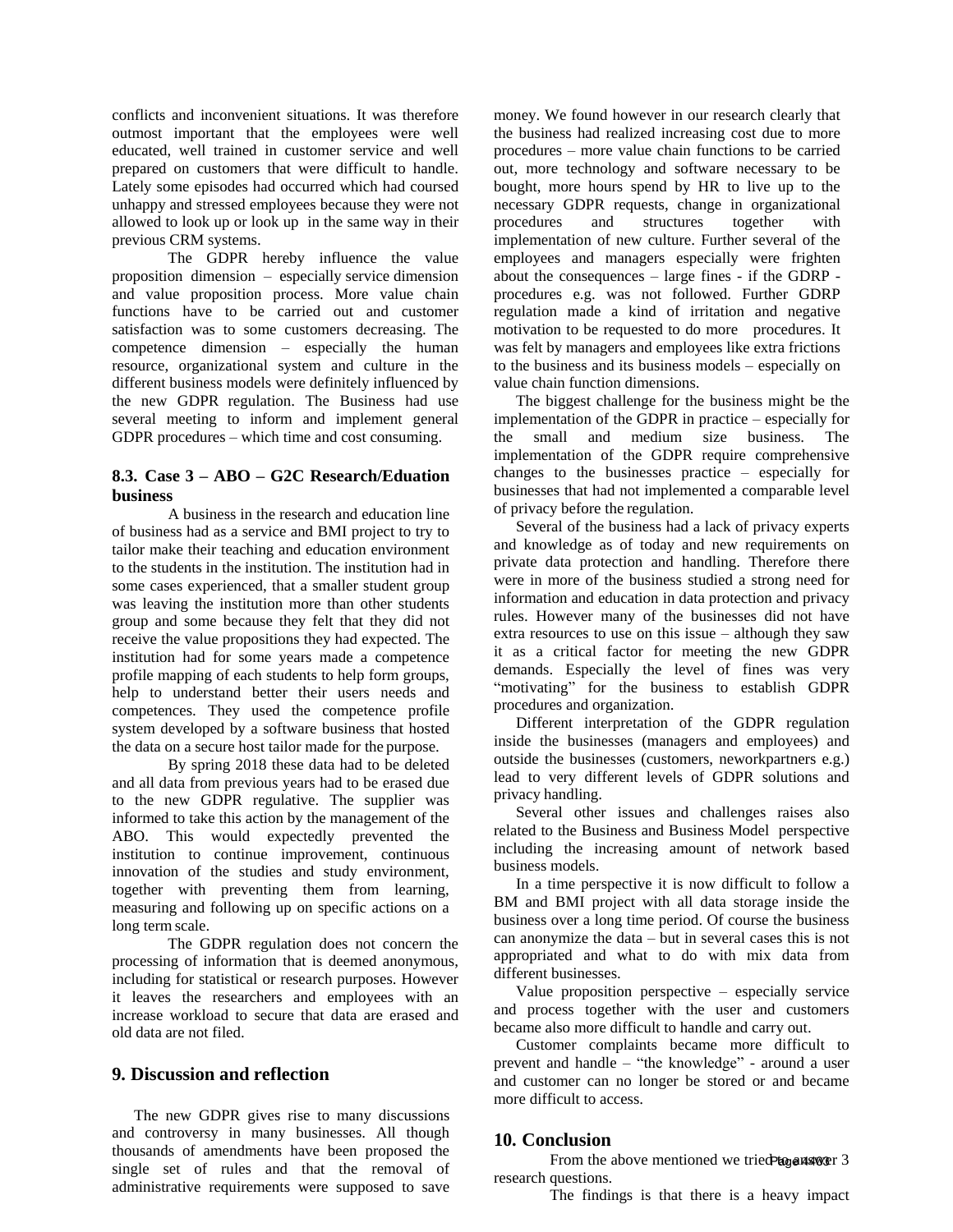from GDPR regulative and it influence the relations part of BM´s and relations between BM´s, users and customers heavily. The business case we studied show that especially top management are very concerned about the impacts of breaking the new GDPR regulatives. We learnt that soon in 2020 businesses in California will meet the same strict rules and concerns – but many have not yet realized what impact it will have to their business.

The GDPR influence the ability for businesses to do OBM and OBMI, because business have to be more focused an careful on what there data and data related BM´s are used for and to. Especially data merged with other businesses BM´s causes extra workload and costs.

The GDPR will not influence particularly the generic construction of the BM but will influence the amount of future incremental and/or radical MBMI?

On behalf of our empirical data collected in the case materials we found that the GDPR have impact on the BM dimensions – value proposition – specific user and customers service, value chain functions – increased numbers of value chain functions has to be carried out, value formula – because cost increases due to more functions and new functions have to be carried out and included in the value formula. Also the relations part – both tangible and intangible relations increases, which will and have already caused friction and slower business model operations. The relations to other BM´s in some cases also increased because several businesses became responsible of suppliers and customers taking care of sticking to the regulative of GDPR. Some of the business tried to solve these increasing procedures via support of ICT.

GDPR will definitely influence the ability for businesses to do OBM and OBMI, because more business will be reluctant to open their business to other businesses – due to security issues. Also OBMI will be reduced because data cannot flow so openly as before the regulative.

The GDPR will not influence the generic construction of the BM as such but will increase the number of components in the business models dimensions. From the cases we studied it is not possible to answer the question of GDPR will influence future incremental and/or radical BMI? However it seems as if GDPR will push to more incremental BMI as radical BMI, often do not take into consideration GDPR procedures and therefor increase risk. Also it will be more difficult to access private data – especially on a long term and process based perspective.

We expect therefore on behalf of our studies that GDPR implementation probably will influence very differently one BM to another, one BM dimension to another and one BMES to another.

## **11. Further research**

The research group intent to continue the investigation of the GDPR impact. At the moment we are investigating more cases to find out solutions to

prevent BMI to become slow and keep BMI at a high speed also in a world with GDPR. We are investigating blockchain and smart contracts possibilities to solve some of the GDPR issues mentioned.

# **12. References**

[1] [http://data.consilium.europa.eu/doc/document/ST-9565-](http://data.consilium.europa.eu/doc/document/ST-9565-2015-INIT/en/pdf) [2015-INIT/en/pdf](http://data.consilium.europa.eu/doc/document/ST-9565-2015-INIT/en/pdf)

[2] "Directive 95/46/EC"

[3] Blackmer, W.S. (5 May 2016). "GDPR: Getting Ready for the New EU General Data Protection Regulation". Information Law Group. InfoLawGroup LLP. Retrieved 22 June 2016

[4] New draft European data protection regime". m law group. Retrieved 3 January 2013.

[5] Albrecht Jan Philipp "Inofficial consolidated version GDPR". Retrieved 9 December 2013.

[6] Article 83 of The Council's first reading after the trilogue sets maximum fines to be the highest of 4% of global turnover and 20 million Euro. The Commission adopted the views of the Council's document 11 April 2016, see COM/2016/214/FINAL and ST 5419 2016 ADD 1 – 2012/011 (OLP)

[7] European Commission's press release announcing the proposed comprehensive reform of data protection rules. 25 January 2012. Retrieved 3 January 2013.

[8] EUR-Lex – Art. 37". eur-lex.europa.eu. Retrieved 2017- 01-23

[9] "Privacy and Data Protection by Design — ENISA". [www.enisa.europa.eu.](http://www.enisa.europa.eu/) Retrieved 2017-04-04.

[10] Article 83, GDPR

[11] Baldry, Tony; Hyams, Oliver. "The Right to Be Forgotten". 1 Essex Court.

[12] "European Parliament legislative resolution of 12 March 2014 on the proposal for a regulation of the European Parliament and of the Council on the protection of individuals with regard to the processing of personal data and on the free movement of such data (General Data Protection Regulation)". European Parliament.

[13] Overview of amendments. LobbyPlag. Retrieved 23 July 2013

[14] Guidelines on Data Protection Officers" (PDF). Retrieved 23 January 2017

[15] Irion, K., S. Yakovleva, M. Bartl: Trade and Privacy: Complicated Bedfellows? How to achieve data protectionproof free trade agreements". Institute for Information Law (IViR), University of Amsterdam. 22 September 2016

[16] Lindgren P., (2013) The Business Model Cube Journal of Multi Business Model Innovation and Technology River Publishers

[17] Zott, C., Amit, R., & Massa, L. (2010). The business model: Theoretical Roots, Recent Developments, and Future Research. University of Navarra: IESE Business School.

[18] Teece, D.J. 2010. "Business Models, Business Strategy and Innovation," Long Range Planning (43:2--‐3), pp. 172- •194.

[19] Casadesus-Masanell Ramon and Joan Enric Ricart From Strategy to Business Models and onto Tactics Long Range Planning 43 (2010) 195e215

[20] Krcmar Helmut (2011) Business Model Research State of the Art and Research Agenda

[21] Fielt, 2011 Conceptualising Business Models: Definitions, Frameworks and Classifications Journal of Business Models (2013), Vol. 1, No. 1 pp. 85-105 Page 4404

[22] Chesbrough, H. (2007). Open Business Models How to Thrive in the New Innovation Landscape . Harvard Business